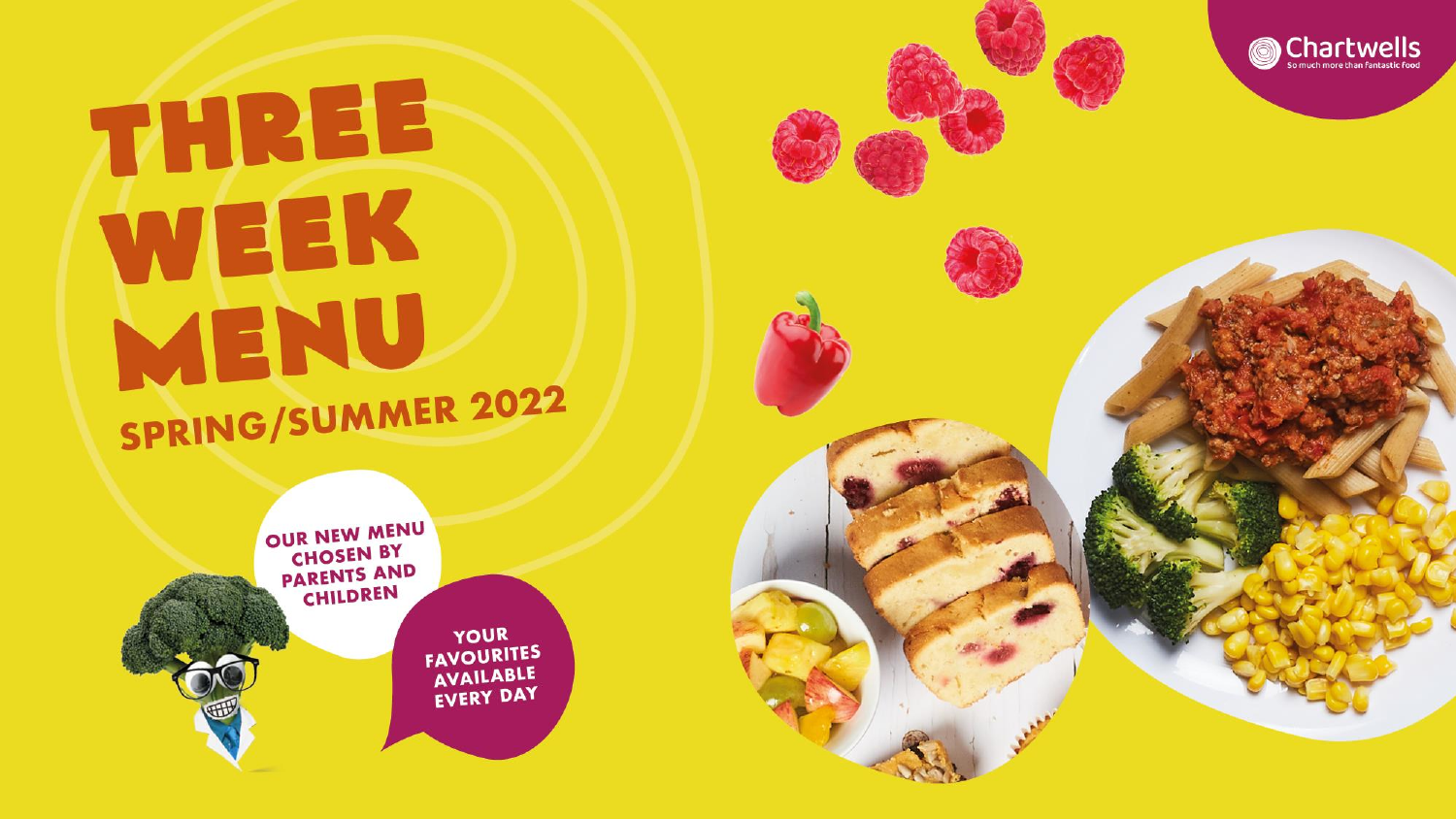|                                                                          | <b>WEEK1</b><br><b>MENU</b>       | W/C: 18/4, 9/5, 6/6, 27/6, 18/7, 5/9, 26/9, 17/10        |                                             |                                                                                                                          |                                                         |                                                                                  | <b>Chartwells</b> |
|--------------------------------------------------------------------------|-----------------------------------|----------------------------------------------------------|---------------------------------------------|--------------------------------------------------------------------------------------------------------------------------|---------------------------------------------------------|----------------------------------------------------------------------------------|-------------------|
|                                                                          |                                   | <b>MONDAY</b>                                            | <b>TUESDAY</b>                              | <b>WEDNESDAY</b>                                                                                                         | <b>THURSDAY</b>                                         | <b>FRIDAY</b>                                                                    |                   |
| N<br>N<br>$\bullet$<br>N<br><b>BRA</b><br>ź<br>٣<br>n<br>J<br><b>NIC</b> | <b>Hot Main Dish</b>              | <b>Cheese and Tomato Pizza</b><br>with potato wedges Out | Allegra's Proper<br><b>Chicken Pie</b>      | <b>Roast Chicken with Roast Potatoes</b><br>and Gravy<br>Succulent roast chicken with fluffy<br>roasties and tasty gravy | <b>Beef Meatballs</b><br>in Tomato Sauce                | <b>Golden Fish Fingers and Chips</b><br>Crispy fish fingers and<br>scrummy chips |                   |
|                                                                          | <b>Alternative</b><br><b>Dish</b> | <b>Chinese Veggie Noodles</b><br>$\bullet$               | Macaroni Cheese <sup>0</sup>                | Quorn Roast <sup>O</sup>                                                                                                 | Chinese Veggie Rice <sup>0</sup>                        | Quorn Dippers and Chips<br><b>Crispy Quorn nuggets</b>                           |                   |
|                                                                          | <b>Sandwiches</b>                 | <b>Ham or Cheese</b><br>or Tuna                          | <b>Ham or Cheese</b><br>or Tuna             | <b>Ham or Cheese</b><br>or Tuna                                                                                          | <b>Ham or Cheese</b><br>or Tuna                         | <b>Ham or Cheese</b><br>or Tuna                                                  |                   |
|                                                                          | <b>Jacket Potato</b>              | Jacket Potato %<br>with Cheese or Baked Beans            | Jacket Potato<br>with Cheese or Baked Beans | Jacket Potato o<br>with Cheese or Baked Beans                                                                            | Jacket Potato<br>with Cheese or Baked Beans             | Jacket Potato<br>with Cheese or Baked Beans                                      |                   |
|                                                                          | <b>Vegetables</b>                 | <b>Green Beans and Sweetcorn</b>                         | Peas and Broccoli                           | <b>Carrots and Cabbage</b>                                                                                               | <b>Broccoli and Sweetcorn</b>                           | <b>Baked Beans and Peas</b>                                                      |                   |
| <b>A</b>                                                                 | <b>Desserts</b>                   | <b>Chocolate Ice Cream</b>                               | <b>Secret Brownie</b>                       | <b>Shortbread Biscuit</b><br>with Fruit Slices                                                                           | <b>Banana and Apricot Flapjack</b><br>with Fruit Slices | <b>Chocolate and Raspberry</b><br><b>Swirl Cake</b>                              |                   |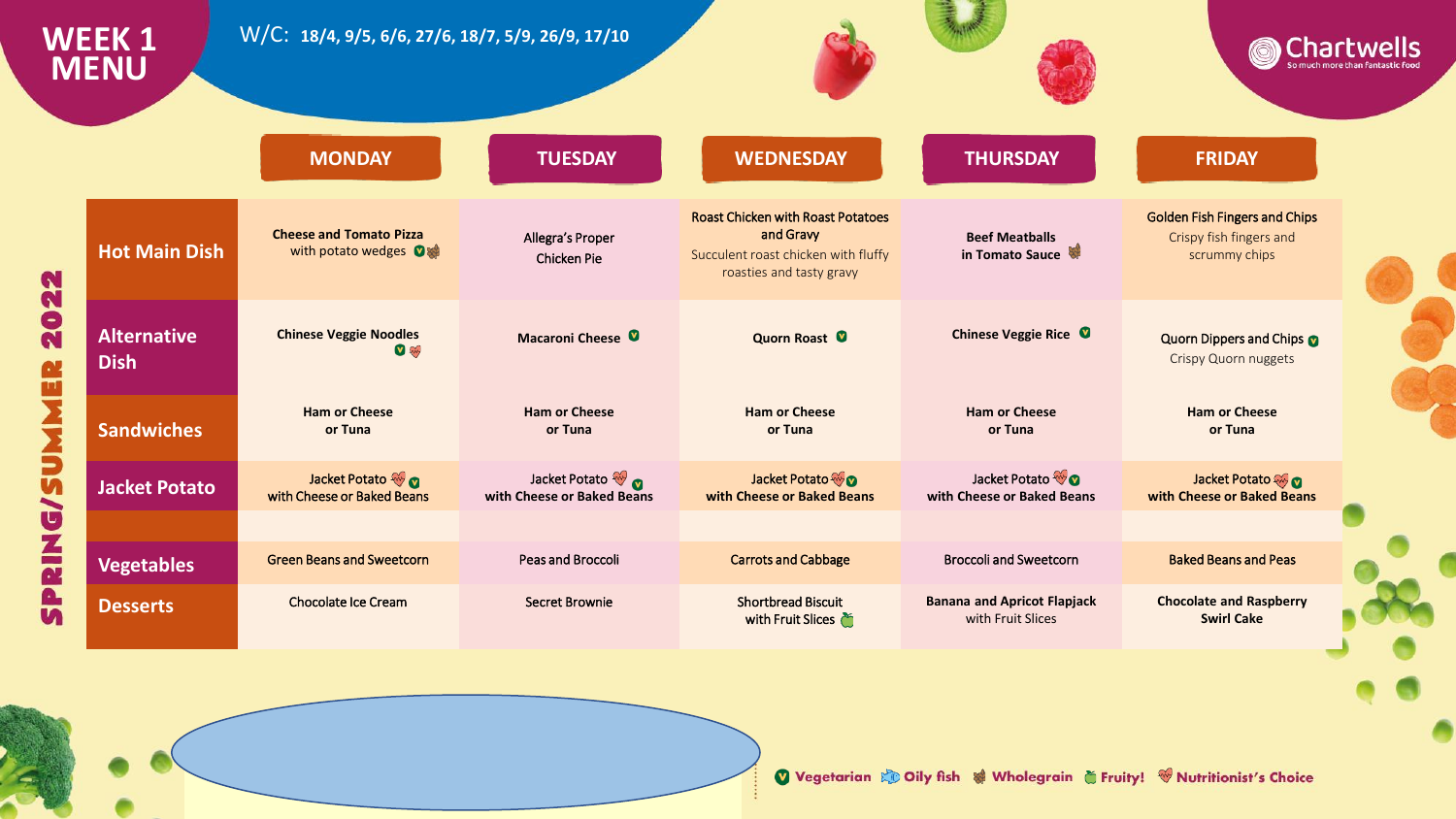|                                              | <b>WEEK 2</b><br><b>MENU</b>      | W/C: 25/4, 16/5, 13/6, 4/7, 12/9, 3/10                                                                                                                                                                                               |                                                                                              |                                                                                                                               |                                                            |                                                                                  | <b>Chartwells</b> |
|----------------------------------------------|-----------------------------------|--------------------------------------------------------------------------------------------------------------------------------------------------------------------------------------------------------------------------------------|----------------------------------------------------------------------------------------------|-------------------------------------------------------------------------------------------------------------------------------|------------------------------------------------------------|----------------------------------------------------------------------------------|-------------------|
|                                              |                                   | <b>MONDAY</b>                                                                                                                                                                                                                        | <b>TUESDAY</b>                                                                               | <b>WEDNESDAY</b>                                                                                                              | <b>THURSDAY</b>                                            | <b>FRIDAY</b>                                                                    |                   |
| N                                            | <b>Hot Main Dish</b>              | <b>Cheese and Tomato Pizza</b><br>With Potato Wedges 2 等                                                                                                                                                                             | <b>Allegra's Asian Sticky Noodles</b><br>Chicken & Vegetables in sweet<br>sauce with noodles | <b>Roast Turkey with</b><br><b>Roast Potatoes and Gravy</b><br>Succulent roast turkey with fluffy<br>roasties and tasty gravy | <b>Beef Bolognese</b>                                      | <b>Golden Fish Fingers and Chips</b><br>Crispy fish fingers and<br>scrummy chips |                   |
| N<br>$\bullet$<br>N                          | <b>Alternative</b><br><b>Dish</b> | <b>Chinese Veggie Noodles Of Wavenumber Of Algebra Control Control Control Control Control Control Control Control Control Control Control Control Control Control Control Control Control Control Control Control Control Contr</b> | Allegra's BBQ Beans<br>Tasty BBQ beans served<br>with cornbread                              | Quorn Roast                                                                                                                   | <b>Veggie Balls In Tomato Sauce</b><br>with Pasta <b>D</b> | <b>Quorn Dippers and Chips</b><br>Crispy Quorn nuggets                           |                   |
| <b>THE</b><br>S<br>J<br><b>NEW</b><br>A<br>n | <b>Sandwiches</b>                 | <b>Ham or Cheese</b><br>or Tuna                                                                                                                                                                                                      | <b>Ham or Cheese</b><br>or Tuna                                                              | <b>Ham or Cheese</b><br>or Tuna                                                                                               | <b>Ham or Cheese</b><br>or Tuna                            | <b>Ham or Cheese</b><br>or Tuna                                                  |                   |
|                                              | <b>Jacket Potato</b>              | Jacket Potato<br>With Cheese or Baked Beans                                                                                                                                                                                          | Jacket Potato<br>With Cheese or Baked Beans                                                  | Jacket Potato<br>With Cheese or Baked Beans                                                                                   | Jacket Potato<br>With Cheese or Baked Beans                | Jacket Potato<br>With Cheese or Baked Beans                                      |                   |
|                                              | <b>Vegetables</b>                 | <b>Carrot Sticks and Cucumber Sticks</b>                                                                                                                                                                                             | Peas and Broccoli                                                                            | <b>Carrots and Cabbage</b>                                                                                                    | <b>Green Beans and Sweetcorn</b>                           | <b>Baked Beans and Peas</b>                                                      |                   |
|                                              | <b>Desserts</b>                   | <b>Vanilla Ice Cream</b>                                                                                                                                                                                                             | Orange Shortbread<br>with Fruit Slices                                                       | <b>Crunchy Chocolate Biscuit</b>                                                                                              | Fruity Chocolate Brownie                                   | Flapjack with Fruit Slices                                                       |                   |
|                                              |                                   |                                                                                                                                                                                                                                      |                                                                                              |                                                                                                                               |                                                            |                                                                                  |                   |
|                                              |                                   |                                                                                                                                                                                                                                      |                                                                                              |                                                                                                                               |                                                            |                                                                                  |                   |

C Vegetarian & Oily fish & Wholegrain & Fruity! W Nutritionist's Choice